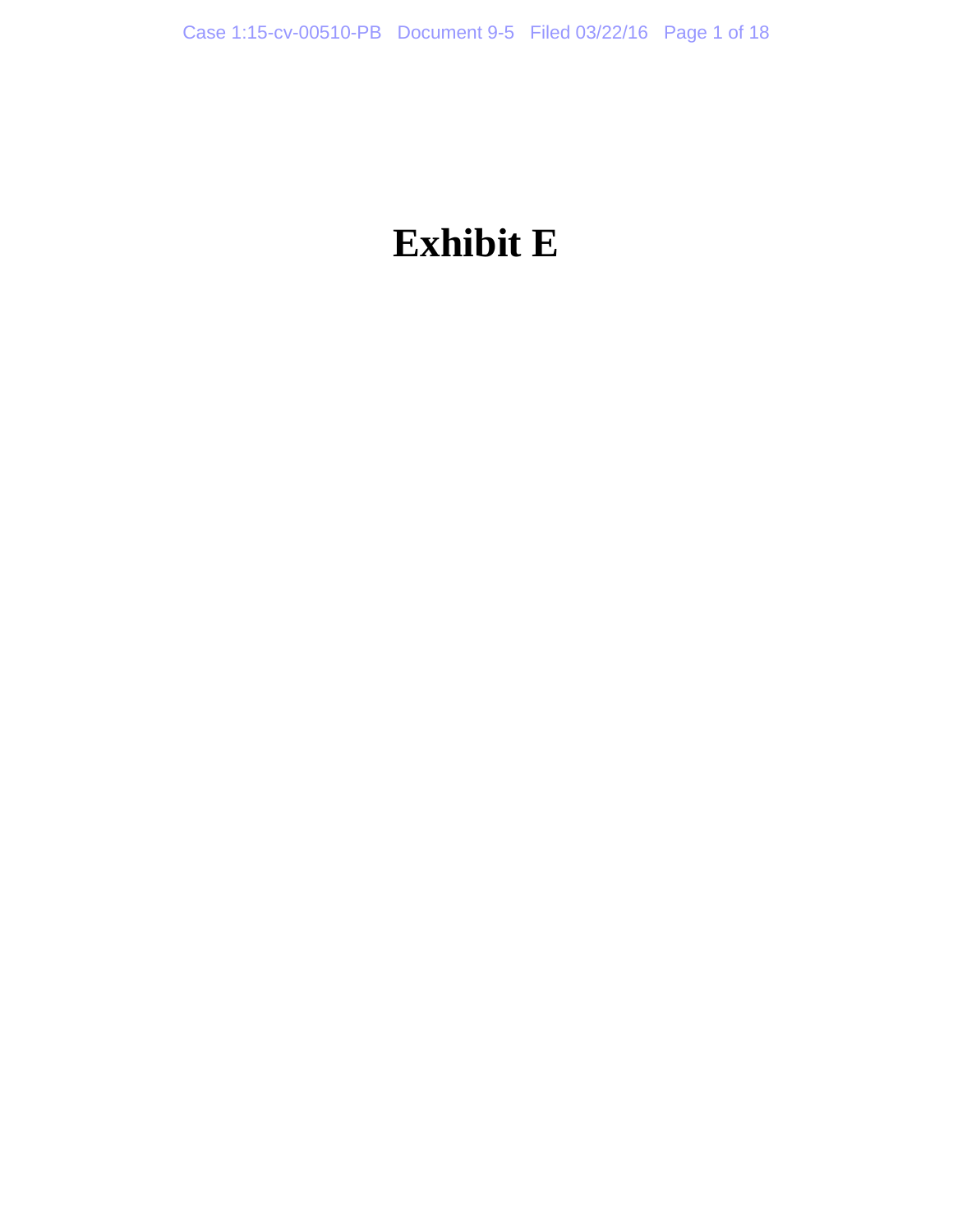|                             | NH DEPARTMENT OF CORRECTIONS<br>POLICY AND PROCEDURE DIRECTIVE | <b>CHAPTER</b> Enforcement Operations<br><b>STATEMENT NUMBER</b> | 5.26             |
|-----------------------------|----------------------------------------------------------------|------------------------------------------------------------------|------------------|
| <b>SUBJECT:</b>             | <b>INMATE MAIL SERVICE</b>                                     | <b>EFFECTIVE DATE</b>                                            | 02/01/16         |
| <b>PROPONENT:</b>           | <b>Christopher Kench, Director</b><br>Name/Title               | <b>REVIEW DATE</b><br><b>SUPERSEDES PPD#</b>                     | 02/01/17<br>5.26 |
|                             | Commissioner's Office 271-8016<br><i>Office</i><br>Phone #     | <b>DATED</b>                                                     | 10/01/08         |
| <b>ISSUING OFFICER:</b>     |                                                                | <b>DIRECTOR'S INITIALS</b><br><b>DATE</b>                        |                  |
| William Wrenn, Commissioner |                                                                | <b>APPENDIX ATTACHED:</b><br><b>YES</b><br>NO.                   |                  |

REFERENCE NO: See reference section on last page of PPD.

#### I. PURPOSE:

 To establish guidelines for incoming and outgoing correspondence, publications, and property and to provide a process and criteria for reviewing and rejecting unauthorized materials.

#### II. APPLICABILITY:

To all inmates and staff

#### III. POLICY:

 It is the policy of the Department of Corrections to allow inmates to send and receive correspondence, publications and property through the United States Postal Service or regulated parcel carriers, according to all applicable laws, policy and procedures and regulations

#### IV. PROCEDURE:

#### A. Responsibility

- 1. A responsible individual will be designated as the Mail Officer or Mail Service Unit Supervisor for each confinement facility.
- 2. The Mail Officer/Supervisor is responsible for the operation of the Mail Service Unit, including the completion of the Facility Incoming Legal Mail Log (Attachment 2a) and Outgoing Legal Mail Log (Attachment 2b) for legal mail received or leaving the facility, withheld mail log (Attachment 3), notice to inmates regarding Literary Review Committee (LRC) decisions and the supervision of all assigned personnel.
- 3. The Mail Officer/Supervisor will report to the facility Warden through an established chain of command.
- 4. Incoming and outgoing mail may be withheld from the stream of mail for referral to the LRC or for further investigation. Unless subject to one of the exceptions described below (or permitted by a separate PPD), inmates whose mail is withheld will be notified in writing of that decision. When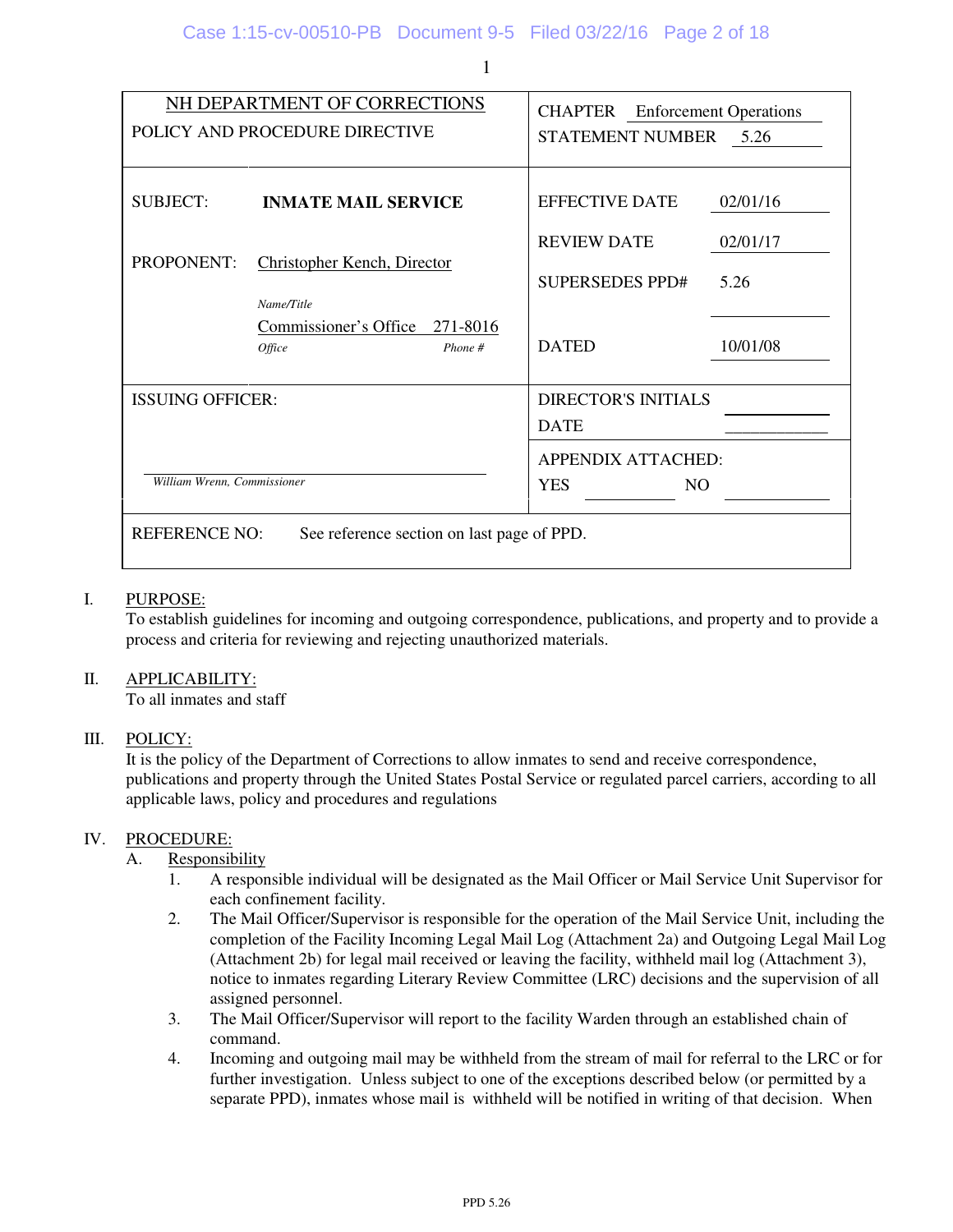second-class periodicals (newspapers, magazines, etc) or  $3<sup>rd</sup>$  or  $4<sup>th</sup>$  class or other bulk mail are withheld, that information will be posted in the units or blocks. When first class documents or packages are withheld, an inmate will be notified within ten (10) days of the date the mail was withheld. The written notice shall include:

- a. Inmate name
- b. Item description (letter or package)
- c. Other contents, if any
- d. Date the item was pulled
- e. Reason why the item was pulled
- f. The other person's (sender's or recipient's) name
- g. Whether the item was "held in the mail room or sent to another location".

 The Mailroom Officer/Supervisor will ensure completion of the notice. The same information shall be kept in the withheld mail log for first class letters and packages (see Attachment 3).

5. At their own expense, inmates may request one copy of the existing withheld mail log entries pertaining to them for a particular date or timeframe. The log shall be maintained in the mailroom for a minimum of sixty (60) days. Thereafter, the log will be archived.

#### B. Mail Security Screening

- 1. All incoming and outgoing mail is subject to being opened and read. All mail will be routinely inspected for contraband, except for privileged correspondence and legal mail as specified below (see IV F and G).
- 2. All incoming correspondence shall utilize standard stock stationary or standard stock plain postcards. No greeting cards, postcards from particular locations or featuring any type of printed design, picture, or depiction or unusually thick stationary shall be utilized for the correspondence.
- 3. Incoming correspondence shall be written only in ink or pencil and not include any original drawings, pictures, paintings, stickers, adhesive, or glitter. Inmates may, however, receive photocopies of drawings, pictures, paintings in which the original contained crayon, markers, stickers, lipstick, glitter or chalk. This prohibition does not include the postage used to send the mail or a single return name and address label affixed to the upper left corner of the envelope that has only the required adhesive, which will be removed pursuant to Section IV, B, 5.
- 4. Any visible discoloration/stain on the postcard or on the paper letter/document shall cause that mail to be rejected.
- 5. All stamps on any postcard shall be removed from the postcards prior to delivery to the inmate.
- 6. Information obtained from inspection of such mail will not be divulged, except as deemed necessary in conducting an investigation or judicial or quasi-judicial proceeding.
- 7. Any material provided to investigative agencies will be handled and processed as physical evidence in accordance with applicable laws and rules and regulations.
- 8. Incoming or outgoing inmate mail/magazines/books that meet any of the following criteria will be withheld. Obvious violations found by the mailroom or property room staff may be rejected immediately. The reason/s for the rejection shall be noted on the Rejected Material form (Attachment 1). Questionable material and appeals related to rejected material shall be forwarded to the LRC or Investigations for review, consistent with the notice provisions in IV A (4).
	- a. Descriptions or depictions of procedures for the construction or use of weapons, ammunition, bombs, incendiary devices, or other items that might constitute a security hazard.
	- b. Materials that depict, encourage, or describe methods of escape from correctional facilities, or contain blueprints, drawings or similar descriptions of locking devices of penal institutions, and other materials that might assist escape.
	- c. Descriptions or depictions of procedures for brewing alcoholic beverages, or the use, procurement, and/or manufacture of drugs and drug contraband.
	- d. Any material that violates postal regulations, make unlawful threats, or attempts at blackmail or extortion.
	- e. Any material that contains contraband as defined by this policy or other regulations.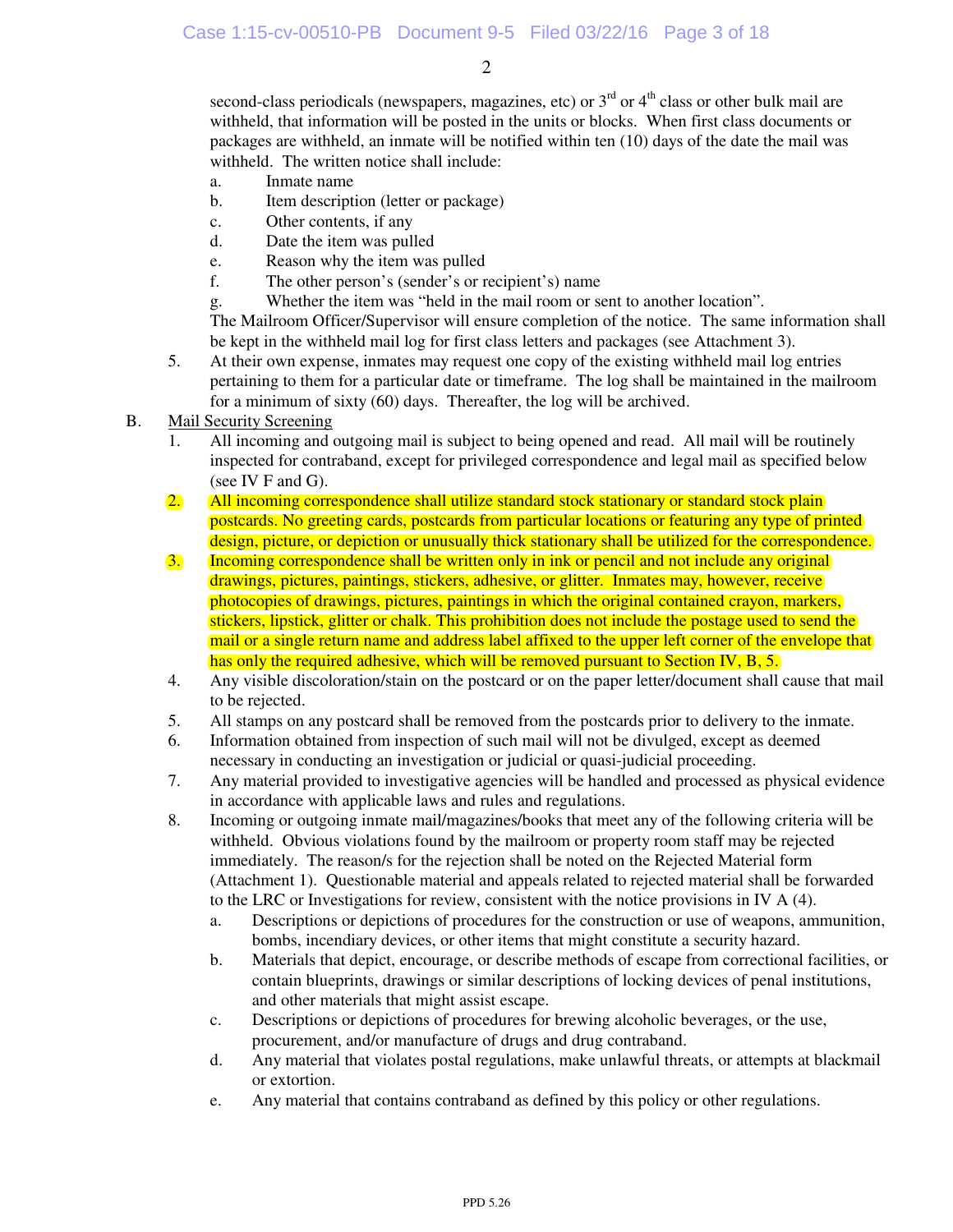- f. Any material pertaining to gambling or lottery instruction/facilitation.
- g. Documents written in code or instructions on how to write in code.
- h. Descriptions or depictions that encourage activities which may lead to the use of physical violence or group disruption.
- i. Materials that encourage or instruct in the commission of criminal activities or are in violation of the rules of conduct for prisoners.
- j. Unauthorized solicitation of gifts or goods from a person other than the inmate's family.
- k. Any material or correspondance that relates to inmate/Prison organized groups/unions.
- l. Correspondence constituting or contributing to the conduct or operation of a business, except correspondence necessary to protect the property or funds of the inmate during confinement or for educational purposes.
- m. Contents that would, if transmitted, create a clear and present danger of violence and physical harm to persons or property, or severe psychiatric or emotional disturbance to an inmate.
- n. Obscene material as determined and defined by the LRC, the Commissioner, or a court of law.
- o. Inmate to inmate mail.
- p. Sexually explicit and/or offensive material that would be detrimental to the treatment of inmates or that would encourage or educate inmates in deviant or unlawful sexual practices will be not permitted. Suspected detrimental material shall be reviewed by the sex offender treatment clinical staff member to confirm the decision to reject.
- q. Security threat group correspondence or materials.
- 9. Mail forwarded to the Investigations Unit will be reviewed to determine the appropriate disposition.
	- a. Material that will become part of an official investigation will be retained as evidence. Both the sender and the intended recipient will be notified by Investigations staff within ten (10) working days that the material is being held as evidence, unless making the notification will jeopardize the investigation, in which case a written exception must be sought from the Director of Professional Standards or higher authority. In the event that the exception is not approved, the inmate will be given written notification within ten (10) days of the date of that decision or the mail will simply be forwarded to him/her.
	- b. Material that does not constitute a meaningful violation of paragraph 2 above will be returned to the Mail Officer with instructions to forward it to the addressee or to reject it. If the material is held less than ten (10) days, it shall simply be forwarded to the inmate.
	- c. Inmate to inmate mail may be retained by the Investigations Unit and is not subject to the notification requirement. Facilitators of unauthorized inmate to inmate mail may be subjected to disciplinary actions.
	- d. Material that the Investigations Unit has determined should be rejected will be returned to the Mail Officer with an explanation for rejection together with instructions to notify both the sender, if known and the intended recipient of that action, consistent with this policy. Notice to the inmate and the sender shall be from the mailroom using the Rejected Mail Form (Attachment 1). In the case of withheld outgoing mail, the recipient shall not be notified.
	- e. Material that may violate paragraph C3 below will be sent back to the Mail Officer with instructions to route the material to the LRC.
- 10. The following documents addressed to inmates shall be accepted by the Mail Officer and forwarded to the Administrator of Programs of the facility where the inmate is housed:
	- a. Birth Certificate
	- b. Passport
	- c. Certificates of Naturalization
	- d. Social Security Cards
	- e. Drivers Licenses
	- f. Non-Driver License Identification issued by the NH-DMV
- 11. Material that does not violate this policy may not be rejected solely because its content is religious,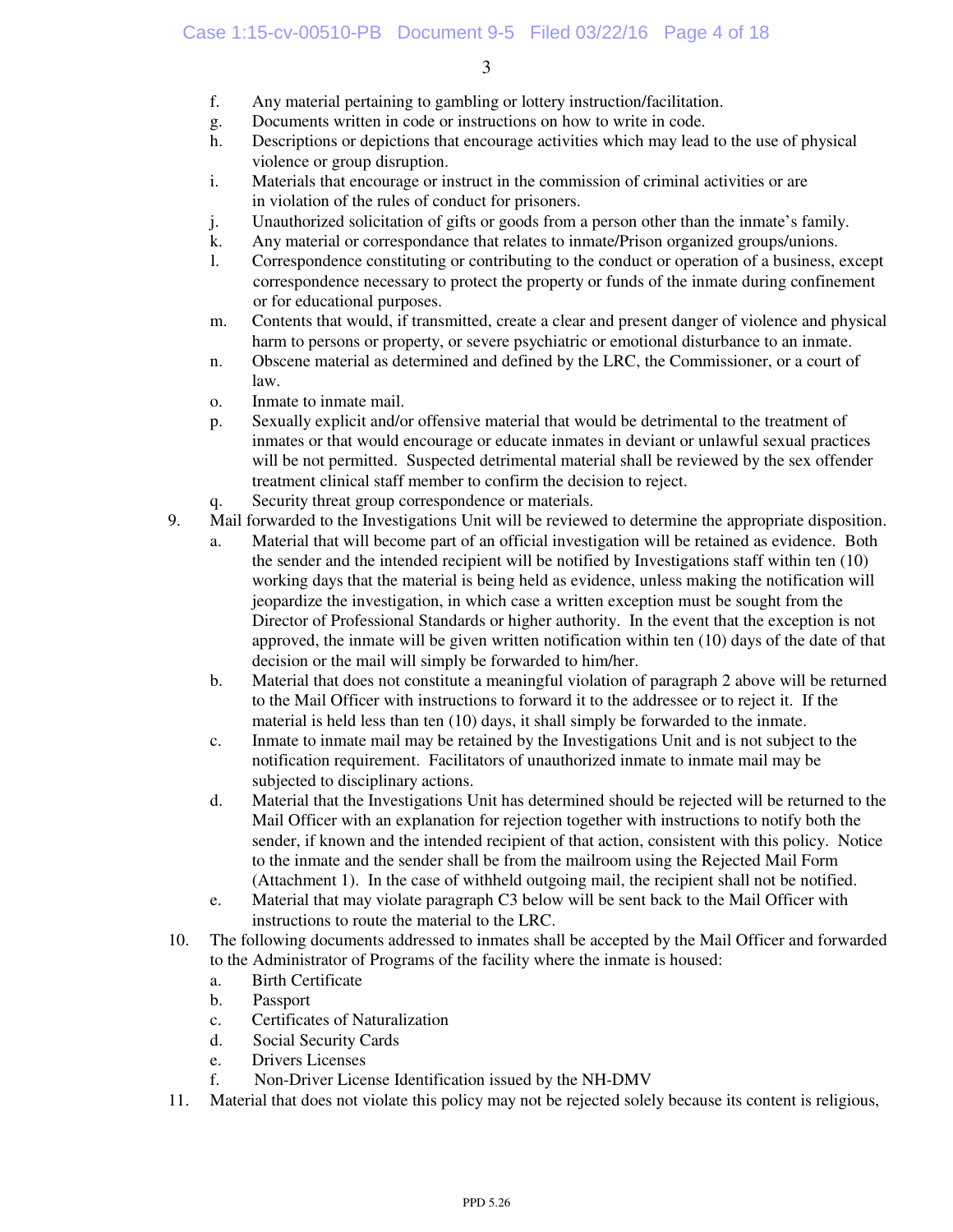philosophical, political, social, sexual, unpopular or repugnant.

- 12. Because tearing out rejected or offensive portions of personal mail, publications or printed materials can create animosity and ill will, it may be reasonable to exclude the entire document. However, if an unauthorized item (i.e. compact disc, map, etc) can be removed without damaging the personal mail or publication it will be removed and the mail forwarded. The unauthorized item will be destroyed without notification unless it is forwarded for investigative purposes, in which case notification will be made in accordance with this policy.
- 13. Any outgoing publication or material determined to be a violation of these guidelines shall be returned to the inmate unless otherwise unsuitable to be returned, in which case it shall be destroyed at the discretion of the warden or retained as evidence by the Investigations Unit.

#### C. Literary Review Committee

- 1. The Commissioner shall appoint a committee to review questionable incoming or outgoing mail to include publications, books, pictures, or documents according to the guidelines established by this policy. The Committee shall be composed of four (4) members: a representative from security, mental health, and education/programs and a facility Librarian/Media Generalist. It is preferred that committee members hold an Associate's Degree or higher level degree preferably in the area of behavioral health or have undergone extensive training specific to behavioral health. The members serve at the pleasure of the Commissioner, with no defined length of service.
- 2. Review Criteria:
	- a. Obscene material, as determined by the LRC, the Commissioner, or a court of law, and including publications containing explicit descriptions, advertisements or pictorial representations of sexual acts involving penetration, bestiality, bondage, sadomasochism, or sex involving children and including, but not limited to material that violates RSA 650:1, will not be permitted.
	- b. Sexually explicit and/or offensive material that would be detrimental to treatment of inmates or that would encourage or educate inmates in deviant or unlawful sexual practices as determined by the sex offender treatment clinical staff will not be permitted.
	- c. Nudity or sexual depictions that violate no other provisions of this policy and/or which have scholarly, medical or purely artistic value may be admitted.
	- d. Any materials that may jeopardize institutional security.
- 3. The committee will meet on a monthly basis if necessary, or more frequently at the discretion of the Committee Chair.
- 4. There shall not be an excluded list of publications. Each issue of a subscription shall be reviewed separately. A list of previously reviewed books/magazines that have been accepted/rejected by the LRC shall be maintained. The LRC shall also establish a guide of what is acceptable or not acceptable material which shall be posted in all housing units and in the facility library. This guide is a concise summary of this PPD, intended only to help assist the inmate when making a purchase of a book/magazine. It does not guarantee that the book/magazine will be accepted into the facility. All decisions of the LRC are governed by this PPD and not by the guide. The Committee shall provide the Mail Officer at each facility and the Library with a list of rejected publications.
- 5. Materials will be reviewed by designated facility staff and questionable materials will be listed on attachment 5 of this policy noting the reason why and page number(s) of the objectionable material then forwarded to the LRC. Materials forwarded to the committee will be kept in a secure storage area as designated by the facility.
- 6. The committee will review the materials and create a notice of materials that are being rejected also noting the reason why and page number(s) of the objectionable material. This notice will be posted on the housing units.
- 7. The decision of the LRC shall set the standard for all DOC facilities unless overruled upon appeal and shall override any prior decision to allow or reject the material into a facility. Inmates in possession of material that received prior approval that has now been rejected by the LRC shall be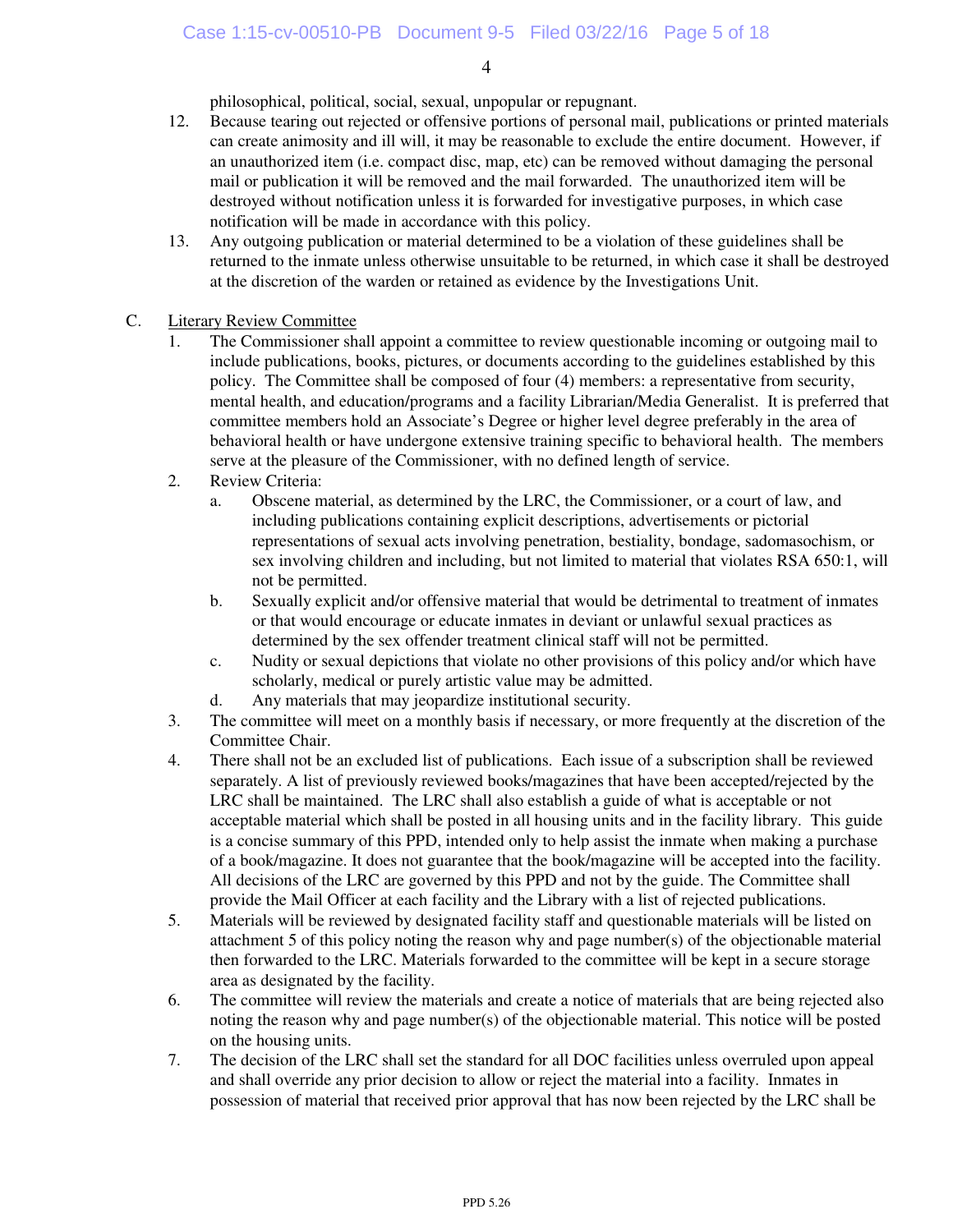required to send the material out or it will be destroyed.

- 8. The LRC will return the materials to the NHSP/Men mailroom and forward the notice of rejected materials to staff for posting.
- 9. Decisions with regard to second class periodicals or  $3<sup>rd</sup>$  or  $4<sup>th</sup>$  class or other bulk mail shall be posted in the units or blocks. Decision with regard to first class envelopes or packages shall be sent to the inmate. LRC decision slips for envelopes or packages will include an area for DOC staff to list each letter or package at issue, the name of the individual or business the envelope or package was "sent to" or "received from" and the reason each envelope or package was rejected. The rejected mail form should be used for this purpose (Attachment 1)
- D. Publishers Only Rule
	- 1. All publications and other approved material may be introduced into the mail by a bona fide publisher or bona fide bookstore and prepaid by direct subscription only. All must be prepaid and postage paid, and delivered through the United States Postal Service. Personal letter tapes and COD packages will not be accepted. Items that have been re-packed or delivered by other sources will not be accepted.
	- 2. An exception to this rule is a follows:
		- a. Newspaper articles, internet printings and photocopies are authorized if they do not violate any other standard of this policy. However, the amount of pages will not exceed the 10 that are authorized in section IV E. 2 of this policy.
		- b. This article must be no larger than standard letter size of 8 1/2 x 11".
		- c. The articles must not be altered in any form; i.e. pasted, taped, stapled, etc.
		- d. Mail found to be in violation of this rule will be returned to the sender if the sender's information is readily identifiable.
- E. Mail Limitations
	- 1. When the cost is borne by the inmate, there is no limit on the volume of letters an inmate may send or receive, including restrictions to language, content or source of mail or publications, except when there is a reasonable belief that the limitation is necessary to protect public safety or institutional order and security. The volume of mailed material that may be kept in the housing units may be limited for fire and safety reasons.
	- 2. Incoming inmate mail will be limited to 10 pages in length per letter.
	- 3. Packages may be received from book or mail order firms unless otherwise prohibited by this or other policy. Packages are limited to 15 pounds and may not contain any unauthorized item.
	- 4. Correspondence and/or exchange of monies between inmates of any institution and/or offenders under supervision of the NH Department of Corrections are not authorized. Inmates who are immediate family members may correspond upon written approval from the warden.
	- 5. Bulk mail that advertises or solicits any item or service that inmates are not authorized to receive will not be forwarded to the inmates but will be removed from the institution and destroyed. Mail order catalogs of popular vendors will be available for use in the library. The Warden can make exceptions to this policy.
- F. Privileged Correspondence
	- 1. Correspondence between an inmate and a privileged correspondent will not ordinarily be inspected. However, it shall be opened in the presence of the inmate when considered necessary to insure the authenticity of the correspondent and to check for contraband. In any case, it will not be opened outside the presence of the inmate unless the inmate specifically waived this privilege in writing or it is an emergency. Mail in privileged status must be clearly addressed to or received from one of the thirteen (13) privileged classifications in this PPD.
	- 2. The following is a complete list of agencies or individuals classified as privileged. Mail addressed as indicated will not be opened for inspection except in the inmate's presence and may be sealed before deposit in the mail collection boxes. Addresses marked with an asterisk (\*), do not required postage.
		- a. President of the United States, Washington DC;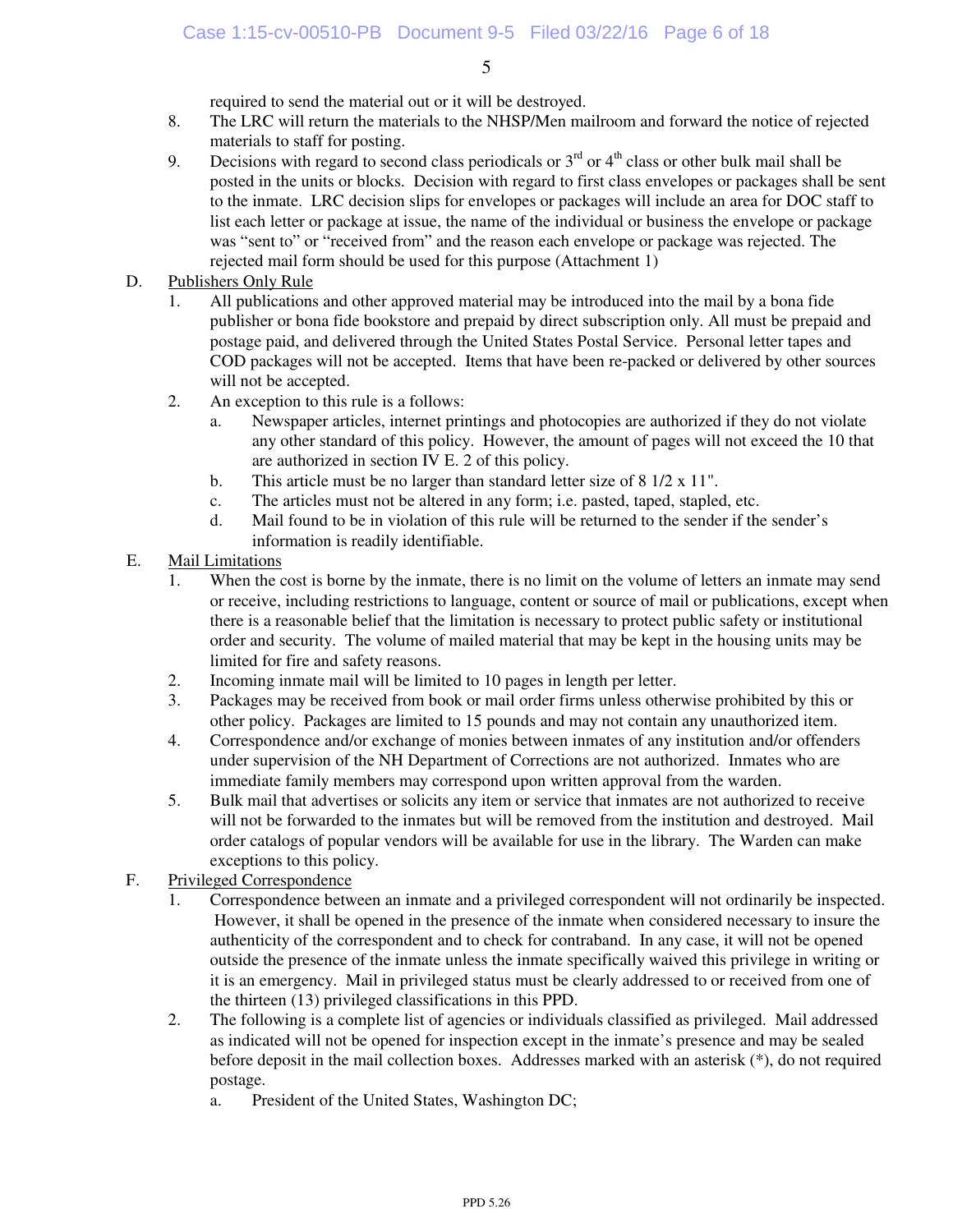- b. Vice President of the United States, Washington DC;
- c. Members of Congress addressed to appropriate office;
- d. The Attorney General of the United States and regional offices of the Attorney General
- e. Federal or State Courts\*;
- f. The Governor and Council of the State of New Hampshire, State House, Concord, NH 03301\*;
- g. The Attorney General of the State of New Hampshire, State House Annex, Concord, NH 03301\*;
- h. Commissioner of the Department of Corrections\*;
- i. Members of the State Parole Board\*;
- j. Members of the New Hampshire General Court (House of Representatives, Legislators, Senators \*at the Legislative Office Building);
- k. County Attorneys;
- l. Doctors and medical staff of the Department of Corrections\*; and
- m. Doctors and medical staff not on the staff of the Department of Corrections.
- n. Law Enforcement Agencies
- 3. The word "PRIVILEGED" must be written on the address side of the envelope in order to assure privileged handling in either in-bound or out-bound mail.
- 4. For security concerns, mail from outside sources to inmates shall be received in regular mail envelopes. Mail in courier or inter-office routing envelopes will be forwarded to investigations.
- G. Legal Mail
	- 1. Correspondence between an inmate and their attorney(s) will not ordinarily be inspected. However, it shall be opened in the presence of the inmate when considered necessary to insure the authenticity of the correspondent and to check for contraband. In any case, it will not be opened outside the presence of the inmate unless the inmate specifically waived this privilege in writing or it is an emergency.
	- 2. The phrase "LEGAL MAIL" must be written on the address side of the envelope in order to assure confidential handling in either in-bound or out-bound legal mail.
	- 3. Each facility will record all incoming legal mail on the Incoming Legal Mail Log (Attachment 2a).
	- 4. Each unit will record all incoming legal mail on the Unit Legal Mail Delivery Log (Attachment 2c). Each inmate will sign the log signifying receipt of incoming legal mail. If an inmate refuses to sign, the delivering staff will write "REFUSED" in the signature block.
	- 5. Each unit will record all outgoing legal mail on the Outgoing Legal Mail Log (Attachment 2b).
	- 6. Each facility will also record all outgoing legal mail on the Outgoing Legal Mail Log (Attachment 2b).
	- 7. Incoming "legal" mail found in violation of this policy shall be forwarded to investigations for appropriate action with the person(s)/firm(s) involved.
	- 8. The amount of legal mail an inmate may possess shall be limited according to NH DOC Policy and procedure Directive 9.02 (N).
- H. Non-Privileged Outgoing Correspondence
	- 1. All inmate outgoing mail must be processed through the Mail Services Unit.
	- 2. All non-privileged outgoing mail is subject to inspection. All correspondence not specifically identified and protected as privileged correspondence or legal mail is non-privileged.
	- 3. All non-privileged outgoing mail of any kind must be placed in the unit mailboxes or collected unsealed. Non-privileged sealed mail will be inspected and returned to the inmate if he/she can be readily identified. If the inmate cannot be identified, the mail will be discarded.
	- 4. At no time will inmates handle, contact or otherwise process mail of other inmates. However, inmates may be directed to carry mail bags and packages under the direct supervision of staff.
	- 5. Unit staff will maintain mail boxes or collection practices for outgoing mail.
	- 6. Mail will be picked up six (6) days a week, except holidays.
	- 7. Inmates must pay postage on all mail that cannot be delivered in the messenger mail system.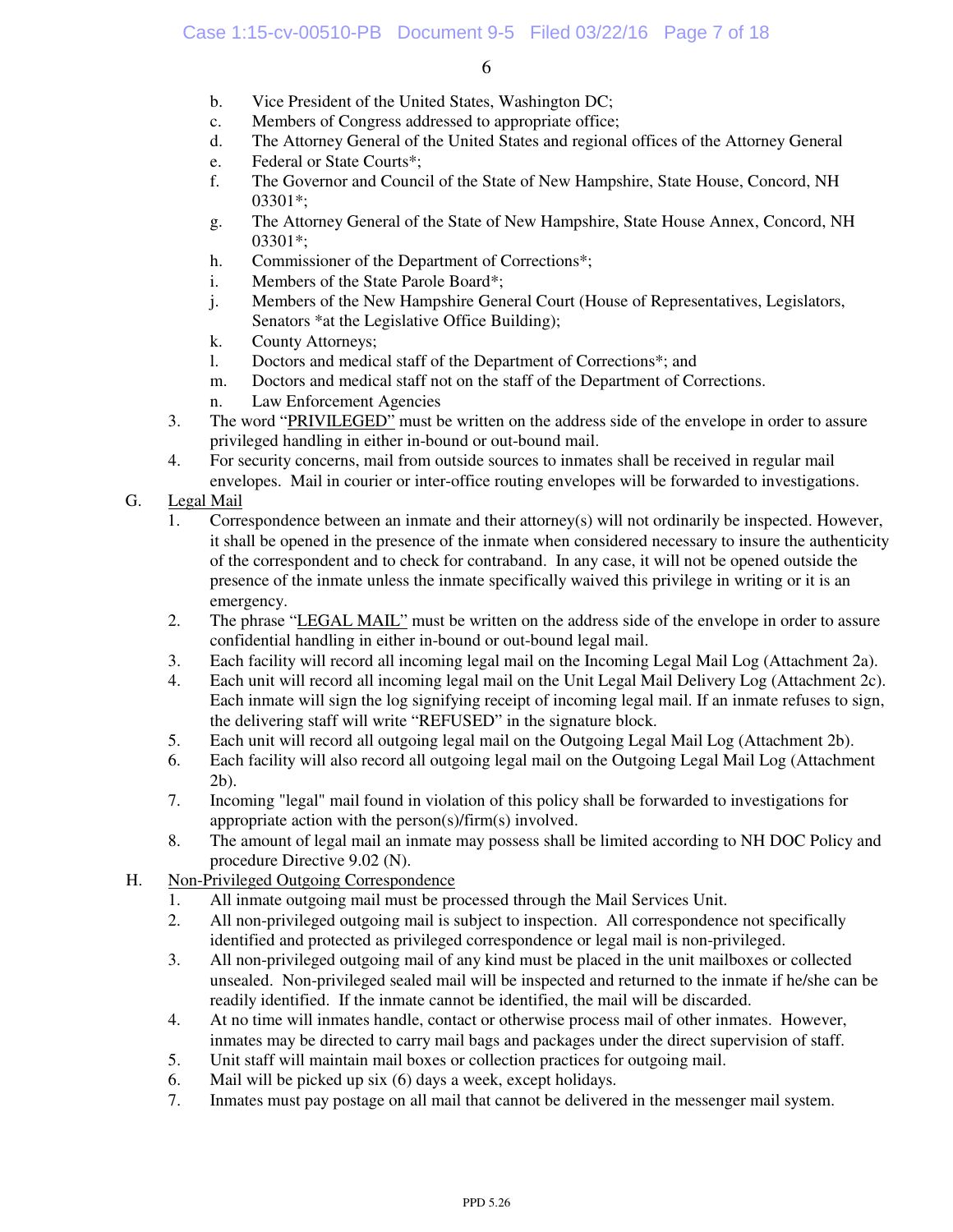- 8. All mail will be stamped on the envelope as follows: NEW HAMPSHIRE STATE (full facility name) This mail is forwarded from the (facility name). The contents have not been evaluated and the (facility name) is not responsible for the substance or content of the enclosed correspondence.
- 9. All outgoing mail will have the inmate's full name as displayed on the inmate ID card, identification number, facility name and address in the upper left-hand corner of the envelope. Full name means the name that appears on the inmate ID card. Nicknames, shortened names or initials will not be accepted. Mail not meeting these criteria, will be rejected.

## I. Incoming Mail

- 1. All incoming mail to inmates must be processed through the mail unit for inspection. In order to process incoming mail efficiently and correctly, all incoming mail is required to have the inmate's full name and ID number as part of the mailing address. Mail received without the ID number will be returned to sender as having insufficient address.
- 2. Except for lawful and authorized communications regarding unauthorized and/or illegal mail, the confidentiality of mail contents will not be discussed or divulged by personnel assigned to duty in the mail inspection area.
- 3. The Mail Officer shall:
	- a. Screen all incoming mail.
	- b. Open non-privileged correspondence and inspect it for contraband, checks and money orders.
		- 1) Contraband will be removed and processed according to the current PPD governing inmate property control (9.02), used as evidence for disciplinary action, processed with the Investigation Unit or destroyed, as appropriate.
		- 2) Checks and/or money orders will be removed, logged in the "mail services checks and money orders journal" (A-15 Form) and sent to the Inmate Account Office. If an inmate, through legal mail or regular mail receives a check, the check will be forwarded to the designated area/staff member to be logged. All cash received in the mail will be treated as contraband.
		- 3) Letters and packages that contain photographs or pictures of children or adults unclothed or nearly unclothed will be rejected and returned to sender with all contents. Exception: pictures of unclothed or nearly unclothed adults in acceptable books/magazines.
- 4. The property officer shall:
	- a. Log all packages upon receipt at the Property Room (Attachment 4).
	- b. Inspect all incoming packages and remove all contraband and unauthorized property.
	- c. Dispose of all contraband and unauthorized property according to the current policy governing Inmate Property Control (9.02).
	- d. Books, periodicals and recordings (tapes, discs or records) are not permitted to be sent in packages or letters. Books, magazines, periodicals, and newspapers will not be accepted unless packaged and mailed by a bona fide publisher by direct subscription only.
	- e. Except for packages mailed or shipped directly from an approved publisher, vendor or manufacturer, the State of New Hampshire or the Department of Corrections or any of their employees will not be responsible for any incoming package to inmates whether mailed through the United States Postal Service or shipped through a regulated parcel carrier such as United Parcel Service, Federal Express, etc. unless the package has been mailed "Certified Mail Return Receipt Requested" or properly received by the parcel carrier.
- f. No COD (Cash on Delivery) items are accepted for inmates. All items must be pre-paid. 5. Any incoming mail that contains items that are not authorized to be sent through the mail, cannot be checked for contraband without being destroyed or contains unauthorized items will be returned to the sender and logged in the mailroom. If the sender cannot be readily identified, the addressee will have an opportunity to have the item(s) sent out at their own expense. A grace period of 30 days will be allowed before the material is destroyed.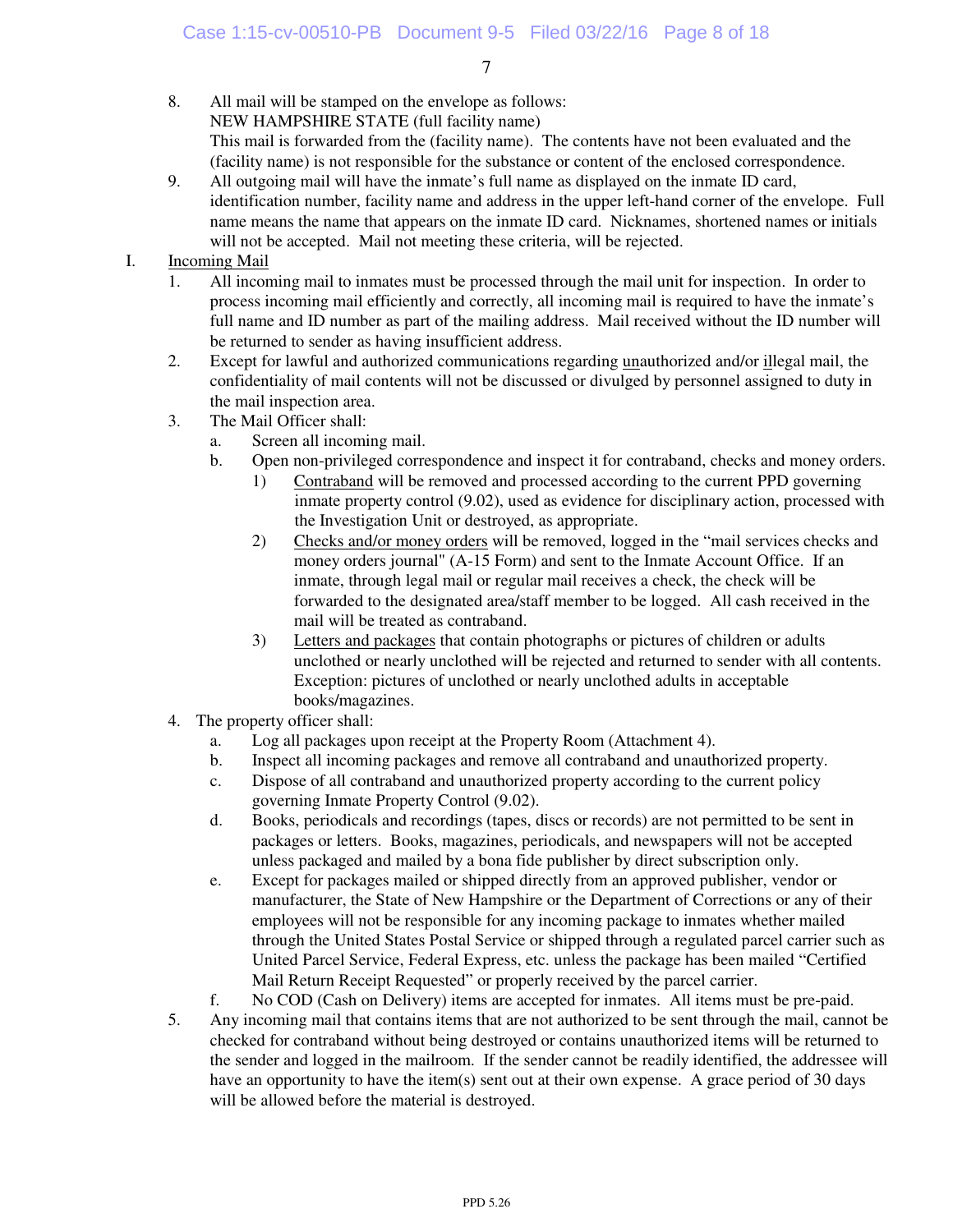6. No privileged or non-privileged mail will be delivered to inmates while they are on suicide watch. Non-privileged mail shall be placed in their personal property. Privileged mail shall be logged into the legal mail log where it shall be noted that the mail was placed in their personal property. It shall be noted on the legal mail log that the inmate was "unable to sign" for it. They shall receive all of their mail when they are off suicide watch.

## J. Forwarding Correspondence

 The mailroom will forward all first class mail and packages to inmates who have been transferred. It is the inmate's responsibility to file a change of address form with the USPS when they are released.

## K. Mail Delivery (Incoming)

- 1. At no time will inmates handle, contact or otherwise process mail of other inmates.
- 2. Unit Supervisors will establish a procedure to insure the timely delivery of mail to inmates living in their respective units. It is the inmates' responsibility to insure that they are present for mail call or make arrangements with the unit staff if their work schedule conflicts with the unit mail call.
- 3. The Mail Officer will deliver all incoming mail into the custody of a staff member in each housing area according to a schedule. Mail will be delivered six (6) days a week, except holidays. Mail will be delivered within 24 hours of receipt in the mailroom.
- 4. Staff in each housing area will insure that mail is given directly to the individual inmate (addressee). Mail will not be left in an unsecured and/or unsupervised location at any time. All mail (privileged and non-privileged) will be immediately re-opened in front of a staff member or by a staff member in front of the inmate and the contents removed. The empty envelop will be immediately disposed of in the trash at that location. The trash will be emptied immediately after mail call.
- L. Package Delivery
	- 1. At no time will inmates handle, contact or otherwise process packages of other inmates.
	- 2. The Property Officer will make a reasonable effort to notify inmates addressee of the time(s) to pick up packages at the property area within a reasonable amount not to exceed 10 working days, excluding weekends and holidays.
	- 3. The Property Officer will insure that packages are given directly to the individual inmate addressee. The packages will be immediately re-opened in front of the Property Officer or by the Property Officer in front of the inmate and the contents removed. The packing material will be immediately disposed of in the trash at that location. The trash will be emptied immediately after the packages are delivered.

## M. Rejected Mail/Packages

- 1. When incoming mail/packages, other than bulk, third or fourth class mail, is rejected for any reason, the originator, if readily identifiable, will be notified of the mail rejection by the respective Mail or Property Officer. (See IV A & C).
- 2. When outgoing mail/packages is not processed in the normal manner the inmate involved shall be notified that his or her mail/package was not forwarded and the reason for that action by the respective Mail or Property Officer. (See IV A & C).
- 3. The originator of either inbound or outbound mail may protest the action taken on the mail/package to the Warden of the facility. The decision of the Warden shall be final. The originator retains the right to appeal to the commissioner pursuant to DOC policy and/or Administrative Rules.
- 4. All notices of rejected or non-processed/unforwarded mail and/or packages must be in writing and specifically cite the reason(s) for the rejection or non-processing. (See IV A  $\&$  C).

## N. Appeals

1. Mail/Packages

If an inmate or correspondent believes that the LRC or the Investigations Unit improperly rejected mail or packages, he/she may appeal within 10 days of the date they were sent notice of the LRC and/or Investigations Unit's decision to the warden of the facility where the mail was sent or received for a review of the basis of the rejection. If the warden does not overturn the decision, the inmate will have ten (10) days from the date of the decision to send out the material. If after ten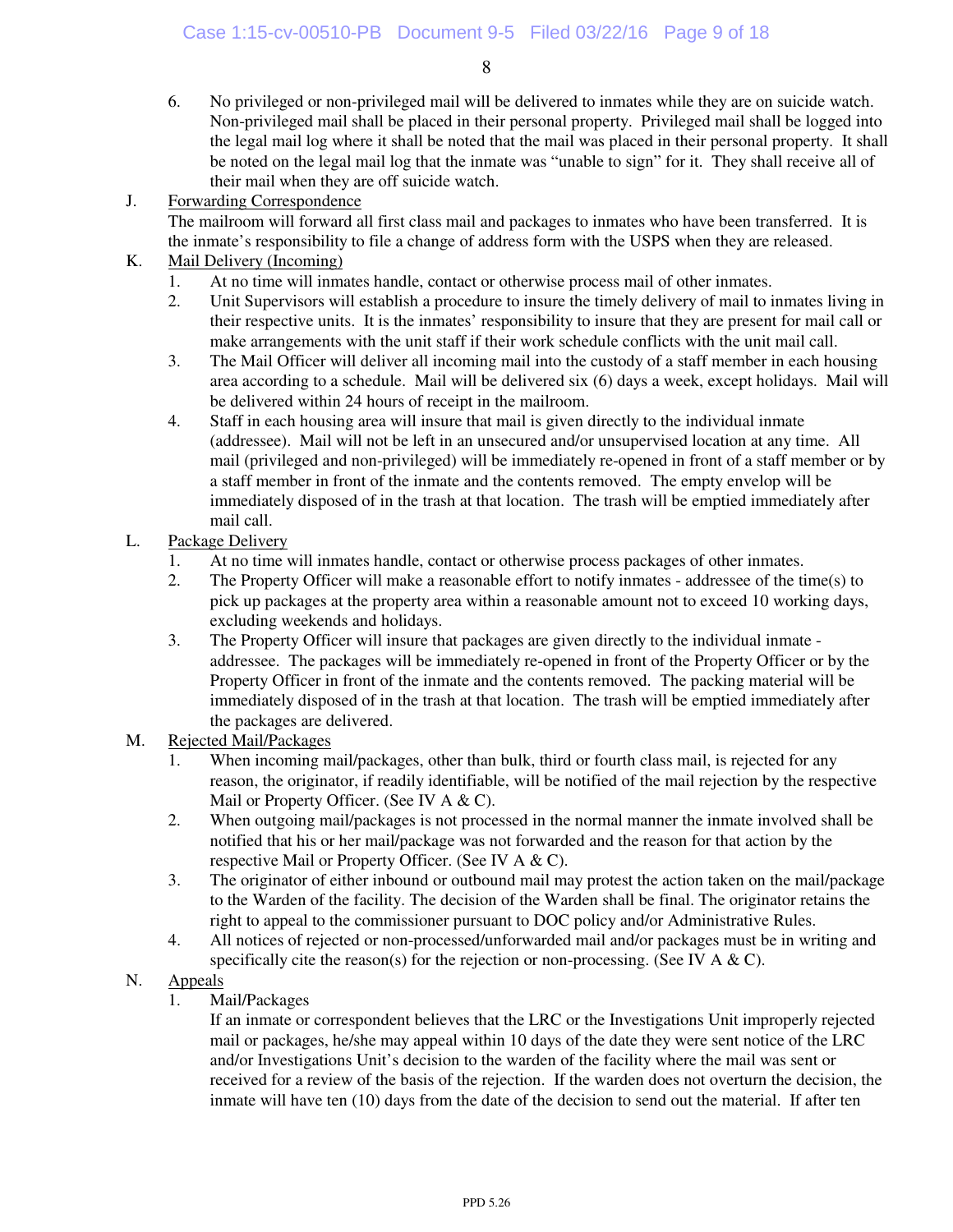days the material is still under DOC control, it will be discarded / destroyed or returned to the sender at the inmate's expense, at the department's discretion.

2. Books and Periodicals

If an inmate or correspondent believes that the LRC or the Investigations Unit improperly rejected a book or periodical, he/she may appeal within 10 days of the date they were sent notice of the LRC and/or Investigations Unit's decision to the Director of Security and Training for a review of the basis of the rejection. If the Director of Security and Training does not overturn the decision, the inmate will have ten (10) days from the date of the decision to send out the material. If after ten days the material is still in the mailroom, it will be discarded/ destroyed or returned to the sender at the inmate's expense, at the department's discretion.

- 3. Any appeal to the Warden/Director of Security and Training must include the following information:
	- a. Inmate's name
	- b. Item and other contents, if applicable
	- c. Date mail pulled
	- d. Name of the person to whom the letter or package was sent, if applicable
	- e. Why the item was pulled
	- f. Item's location.

 Without this information, the Warden/Director of Security and Training/mailroom may be unable to process the request and the material may be returned to the sender or destroyed, at the department's discretion.

- 4. If an inmate wishes to pursue an appeal of the decision of the warden or Director of Security and Training, to the Commissioner, the inmate must file a grievance with the Commissioner according to PPD 1.16.
- 5. It is the inmate's responsibility to notify the Warden or Director of Security and Training if he/she wishes to appeal the decision of the Warden/Director of Security and Training to the Commissioner. Otherwise, rejected mail may be sent out or destroyed, at the facilities discretion. Similarly, it is the inmate's responsibility to notify the Warden or Director of Security and Training if he/she wishes to file a court claim after receipt of the Commissioner's decision. The Warden or Director of Security and Training shall direct the mailroom to preserve the material as evidence. Inmates are responsible for maintaining any mail (in original form) that he/she believes should have been sent out but that is, instead returned to him/her.
- O. Postage
	- 1. All quarantine inmates will be allowed to process two cash withdrawal slips for first class postage even though they would not yet have an inmate account balance. Their inmate account will reflect a negative balance for these two transactions until the first deposit is made into their account.
	- 2. All other inmates must purchase stamps for first class mail through the inmate canteen. Cash withdrawal slips for postage from all inmates, except those in quarantine will only be accepted for packages and oversized envelopes

#### REFERENCES:

NH Administrative Rule COR 301.05

Standards for the Administration of Correctional Agencies Second Edition Standards **2-CO-5D-01** 

Standards for Adult Correctional Institutions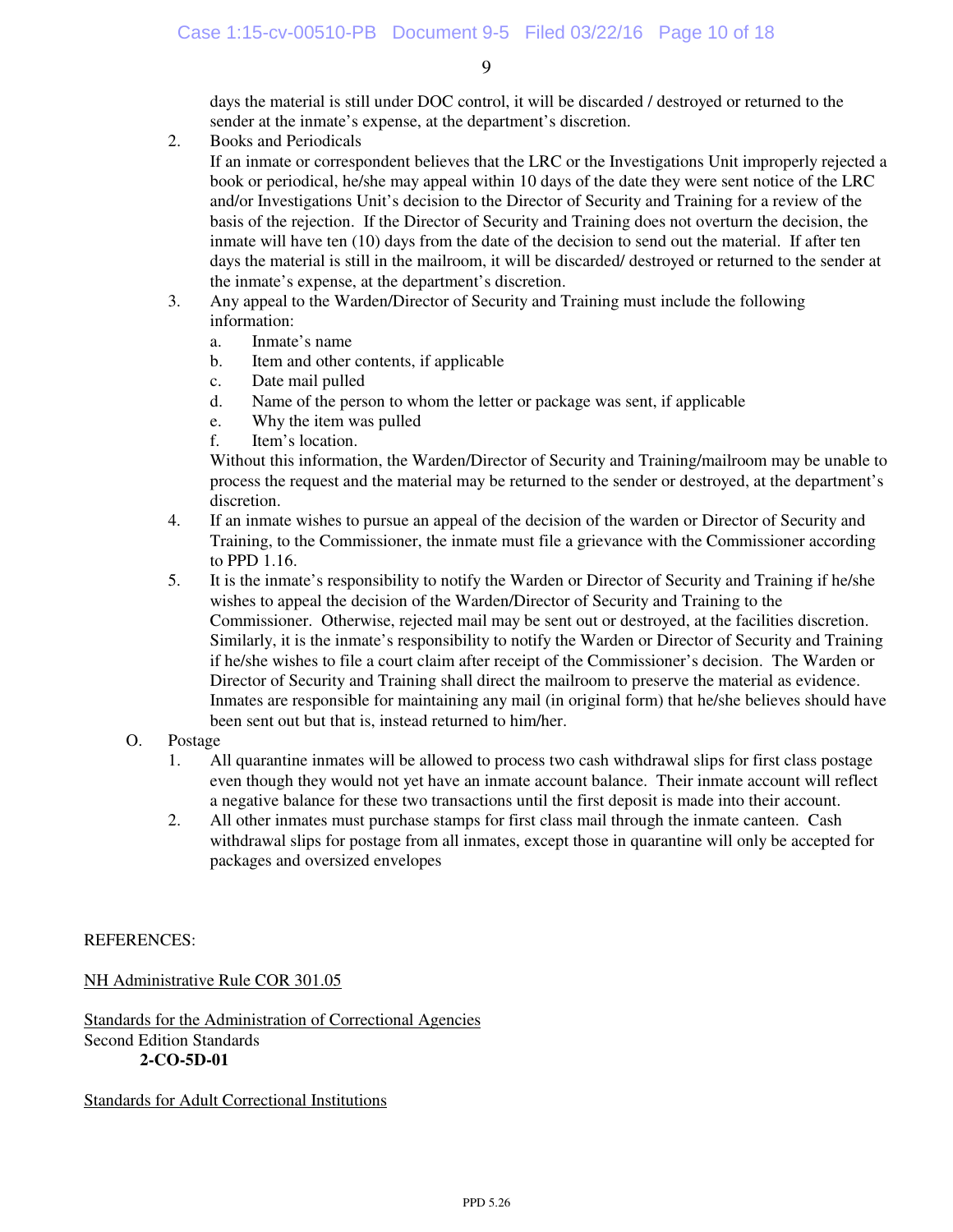#### Fourth Edition Standards  **4-4487; 4-4489 thru 4496**

Standards for Adult Community Residential Services Fourth Edition Standards **4-ACRS-6A-06 thru 6A-09** 

Standards for Adult Probation and Parole Field Services Third Edition Standards

**Other** 

KENCH/pf

Attachments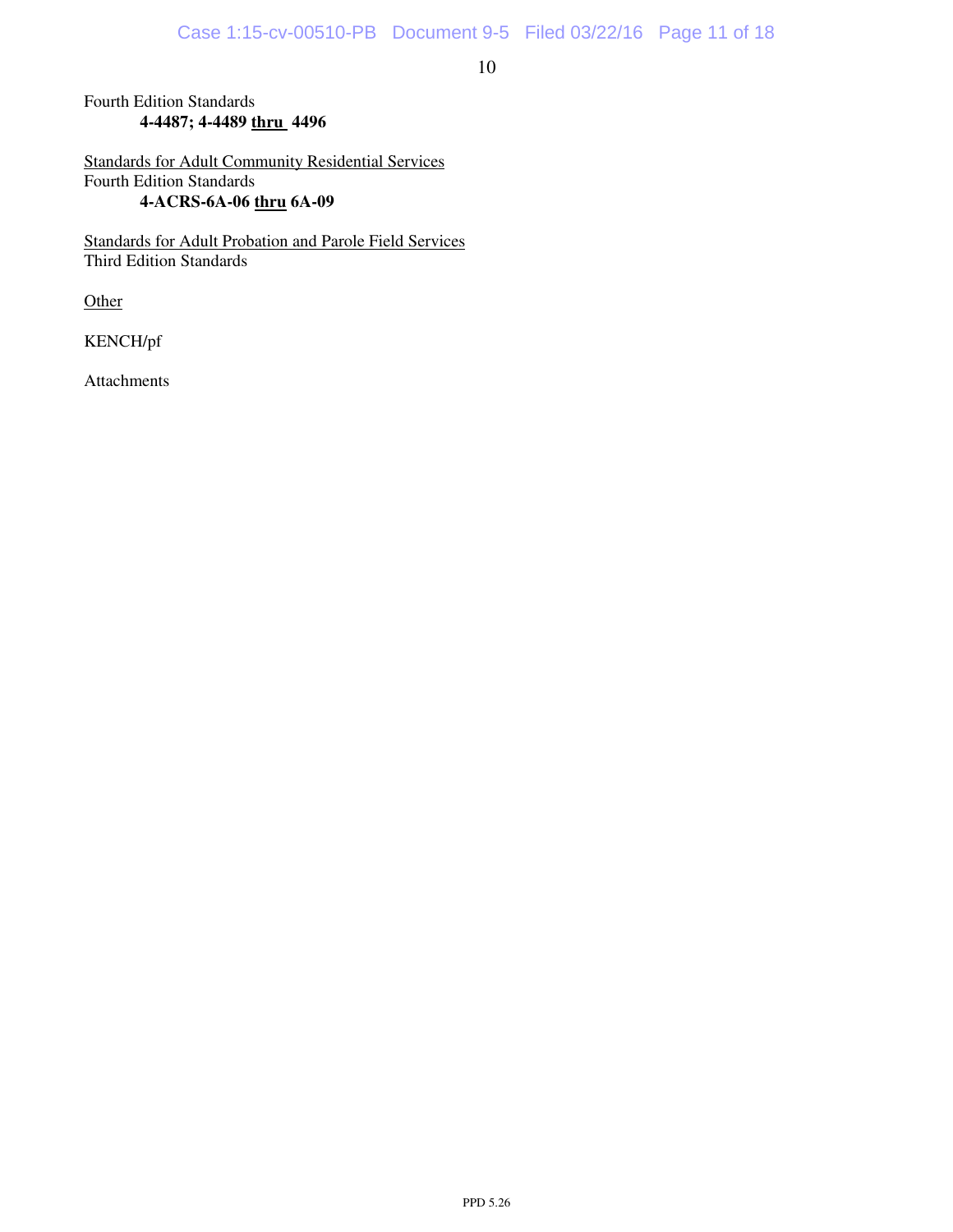# **New Hampshire Department of Corrections Mailroom**

Attachment 1

| $\sim$<br>Inmate<br>$\cdots$<br>Name. | $\sim$<br>- 11<br>ln <sub>1</sub> f/l<br>$\sim$ $\blacksquare$ | ᅭ |
|---------------------------------------|----------------------------------------------------------------|---|
|                                       |                                                                |   |

## Mail Room Personnel Date: \_\_\_\_\_\_\_\_\_\_\_\_\_\_\_\_\_\_\_

# **REJECTED MATERIAL**

In accordance with the policies and procedures of the Department of Corrections that govern Inmate's mail service, the enclosed correspondence is being returned/ rejected for the following reason(s):

| Cash money                                                                                              |
|---------------------------------------------------------------------------------------------------------|
| Non-standard stationary / postcard                                                                      |
| Non-standard ink / pencil                                                                               |
| Unauthorized greeting card/drawing or sticker                                                           |
| Unused correspondence materials; postage stamps, envelopes, paper and/or greeting cards                 |
| Publication not from authorized vendor                                                                  |
| Check or money order not properly filled out                                                            |
| Nude or semi-nude photographic pictures of children or adult or prospective visitor                     |
| Does not meet the criteria of privileged/legal mail                                                     |
| Contains contraband or unknown substances                                                               |
| Glued, taped or stapled materials affixed to the correspondence material                                |
| Laminated item(s), cardboard, carbon paper or local (New England) map(s)                                |
| Letters written on stationary larger than 8 1/2" x 11"                                                  |
| Tattoo patterns/photos, gang signs                                                                      |
| Unauthorized legal documents                                                                            |
| Unauthorized correspondence between inmates of any institution                                          |
| Materials that would present a clear and present danger of physical or mental disturbance to an inmate. |
| Depicts or describes procedures for construction or use of weaponry or explosives                       |
| Depicts or describes methods of escape from correctional institutions                                   |
| Depicts or describes bestiality, sadomasochism, bondage or pedophilia                                   |
| Describes or discusses violations of institutional rules                                                |
| Contains material that threatens physical harm, blackmail or extortion                                  |
| Encourage activities that may lead to the use of physical violence or group disruption                  |
| More than 10 pages of correspondence                                                                    |
| <b>Security Threat Group Material</b>                                                                   |
| Other:                                                                                                  |
|                                                                                                         |
| Mail Returned To:                                                                                       |
|                                                                                                         |
|                                                                                                         |
| White - Sender<br>Yellow - Mail Room<br>$SP - 226$<br>Pink - Inmate                                     |
|                                                                                                         |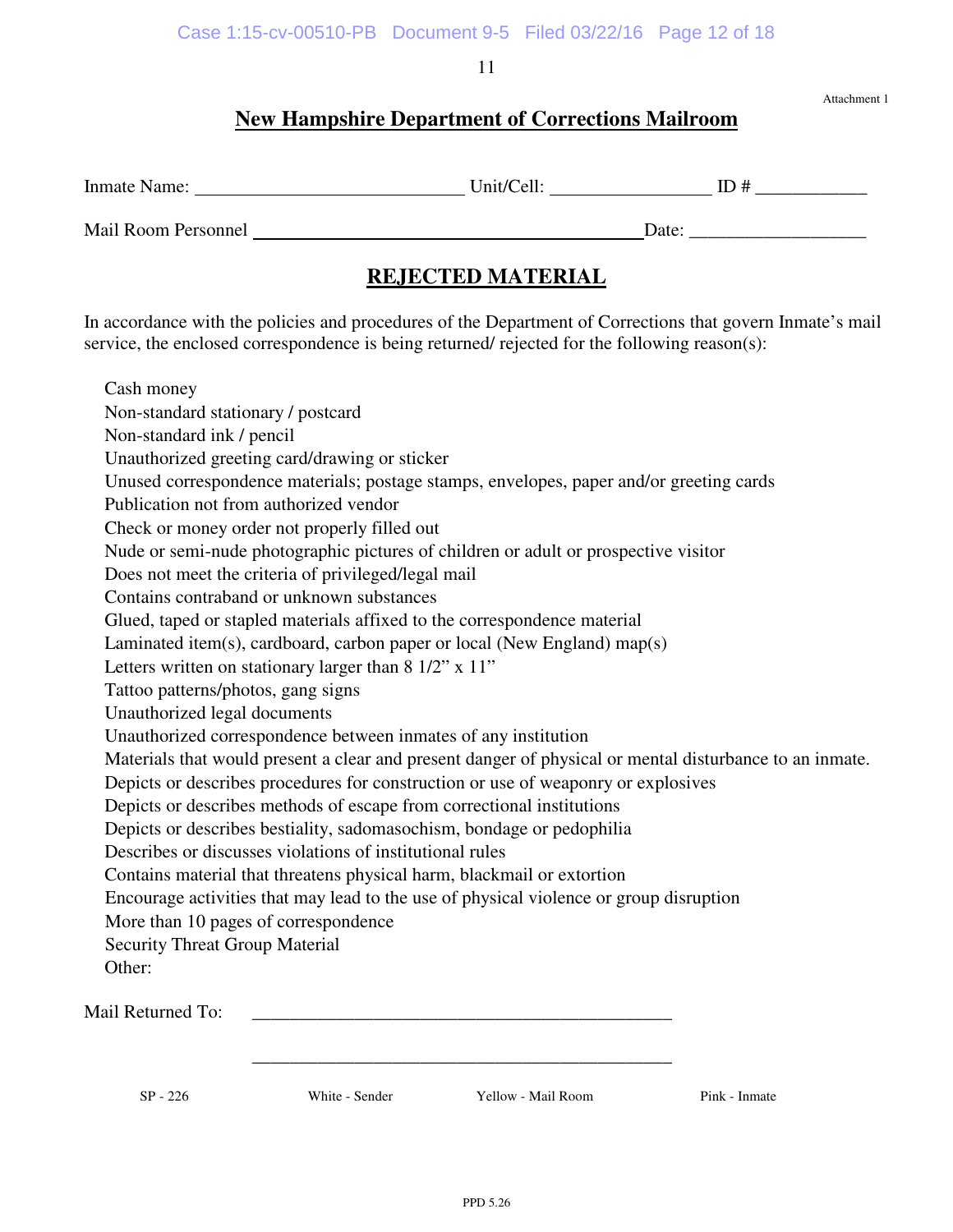Attachment 2a

# **NEW HAMPSHIRE DEPARTMENT OF CORRECTIONS INCOMING LEGAL MAIL LOG**

INCOMING FACILITY \_\_\_\_\_\_\_\_\_\_\_\_\_\_\_\_\_\_\_\_

| <b>DATE</b> | TO (INMATE) | ID No. | <b>FROM (SENDER)</b> | <b>COMMENTS</b> | <b>STAFF</b><br><b>INITIALS</b> |
|-------------|-------------|--------|----------------------|-----------------|---------------------------------|
|             |             |        |                      |                 |                                 |
|             |             |        |                      |                 |                                 |
|             |             |        |                      |                 |                                 |
|             |             |        |                      |                 |                                 |
|             |             |        |                      |                 |                                 |
|             |             |        |                      |                 |                                 |
|             |             |        |                      |                 |                                 |
|             |             |        |                      |                 |                                 |
|             |             |        |                      |                 |                                 |
|             |             |        |                      |                 |                                 |
|             |             |        |                      |                 |                                 |
|             |             |        |                      |                 |                                 |
|             |             |        |                      |                 |                                 |
|             |             |        |                      |                 |                                 |
|             |             |        |                      |                 |                                 |
|             |             |        |                      |                 |                                 |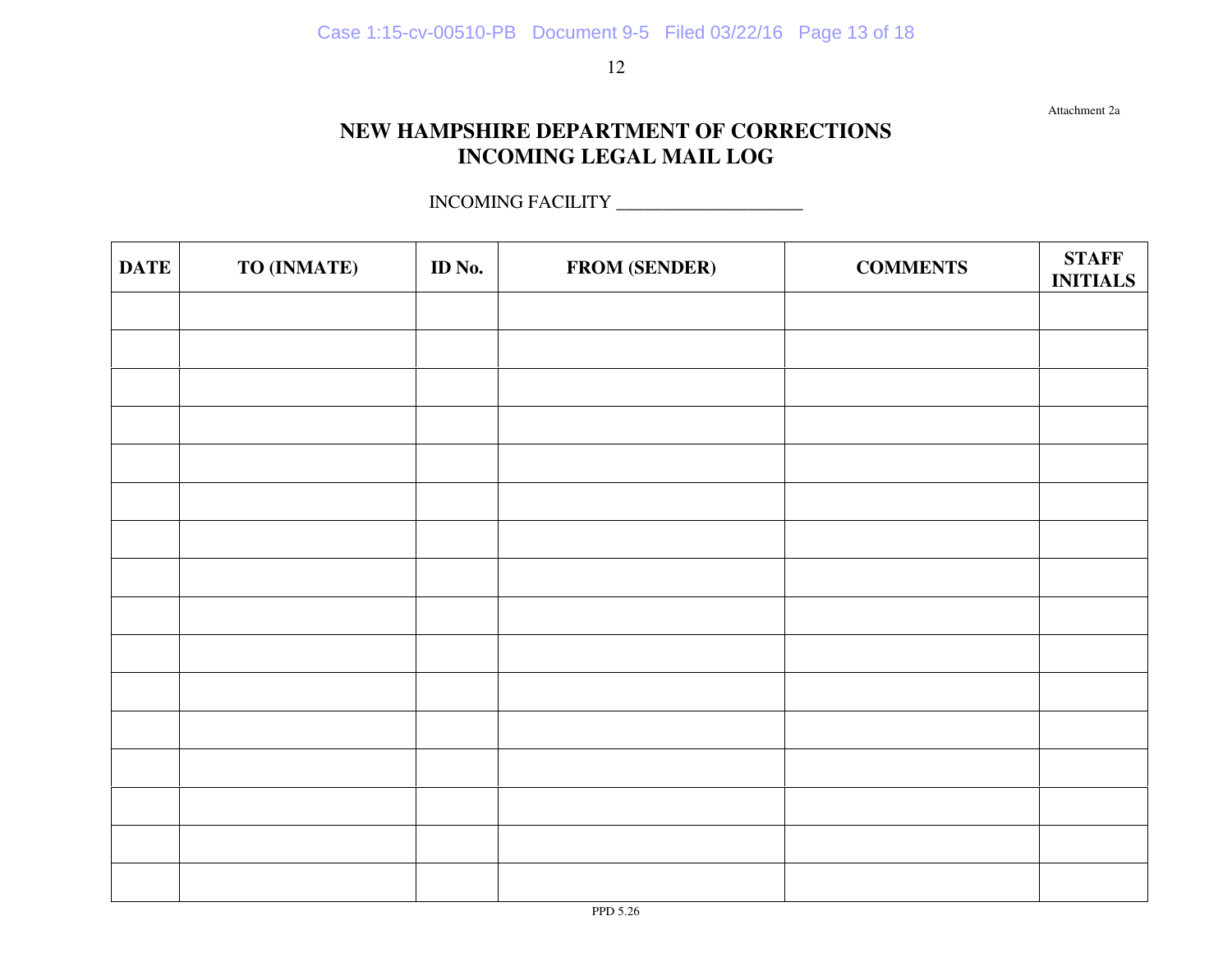Attachment 2b

## **NEW HAMPSHIRE DEPARTMENT OF CORRECTIONS OUTGOING LEGAL MAIL LOG**

UNIT \_\_\_\_\_\_\_\_\_\_\_\_\_\_\_\_\_\_\_\_\_\_\_\_\_\_\_\_\_\_\_\_

| DATE TO: | <b>FROM (INMATE)</b> | ID# | <b>COMMENTS</b> |
|----------|----------------------|-----|-----------------|
|          |                      |     |                 |
|          |                      |     |                 |
|          |                      |     |                 |
|          |                      |     |                 |
|          |                      |     |                 |
|          |                      |     |                 |
|          |                      |     |                 |
|          |                      |     |                 |
|          |                      |     |                 |
|          |                      |     |                 |
|          |                      |     |                 |
|          |                      |     |                 |
|          |                      |     |                 |
|          |                      |     |                 |
|          |                      |     |                 |
|          |                      |     |                 |
|          |                      |     |                 |
|          |                      |     |                 |
|          |                      |     |                 |
|          |                      |     |                 |
|          |                      |     |                 |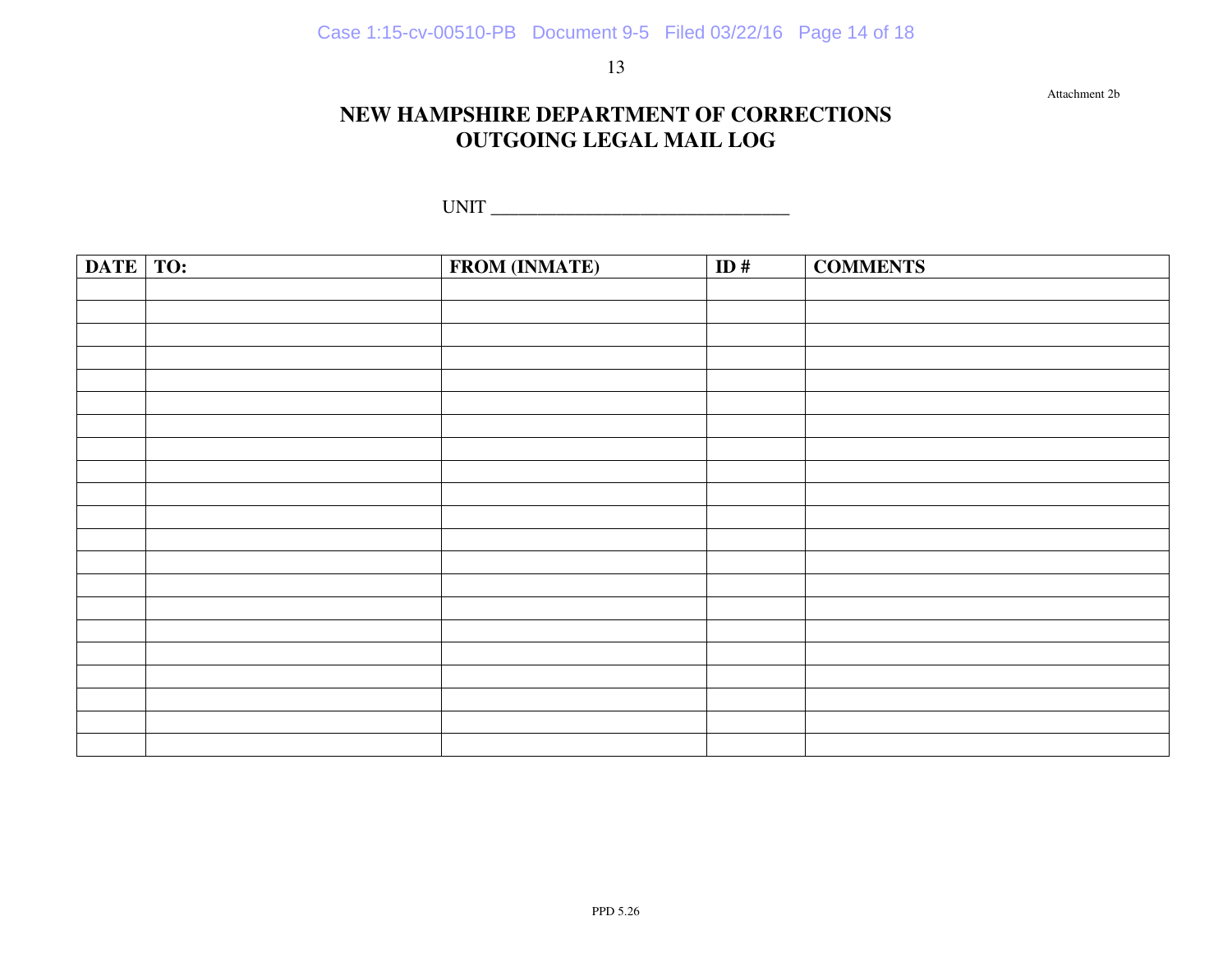**Attachment 2c** 

## **NEW HAMPSHIRE DEPARTMENT OF CORRECTIONS UNIT LEGAL MAIL DELIVERY LOG**

UNIT \_\_\_\_\_\_\_\_\_\_\_\_\_\_\_\_\_\_\_\_\_\_\_\_\_\_\_\_\_\_\_\_

| <b>DATE</b> | TO (INMATE) | <b>FROM (SENDER)</b> | $\overline{ID}$ # | <b>INMATE</b><br><b>SIGNATURE</b> | <b>STAFF</b><br><b>SIGNATURE</b> | <b>COMMENTS</b> |
|-------------|-------------|----------------------|-------------------|-----------------------------------|----------------------------------|-----------------|
|             |             |                      |                   |                                   |                                  |                 |
|             |             |                      |                   |                                   |                                  |                 |
|             |             |                      |                   |                                   |                                  |                 |
|             |             |                      |                   |                                   |                                  |                 |
|             |             |                      |                   |                                   |                                  |                 |
|             |             |                      |                   |                                   |                                  |                 |
|             |             |                      |                   |                                   |                                  |                 |
|             |             |                      |                   |                                   |                                  |                 |
|             |             |                      |                   |                                   |                                  |                 |
|             |             |                      |                   |                                   |                                  |                 |
|             |             |                      |                   |                                   |                                  |                 |
|             |             |                      |                   |                                   |                                  |                 |
|             |             |                      |                   |                                   |                                  |                 |
|             |             |                      |                   |                                   |                                  |                 |
|             |             |                      |                   |                                   |                                  |                 |
|             |             |                      |                   |                                   |                                  |                 |
|             |             |                      |                   |                                   |                                  |                 |
|             |             |                      |                   |                                   |                                  |                 |
|             |             |                      |                   |                                   |                                  |                 |

**NOTE:** Legal mail must be opened by a Correctional Officer in the presence of the Inmate. The Inmate shall remove or shall be handed the contents and the envelope shall be disposed of immediately in the trash. Any discrepancy must be noted in the comments block of this form and an incident report will be completed.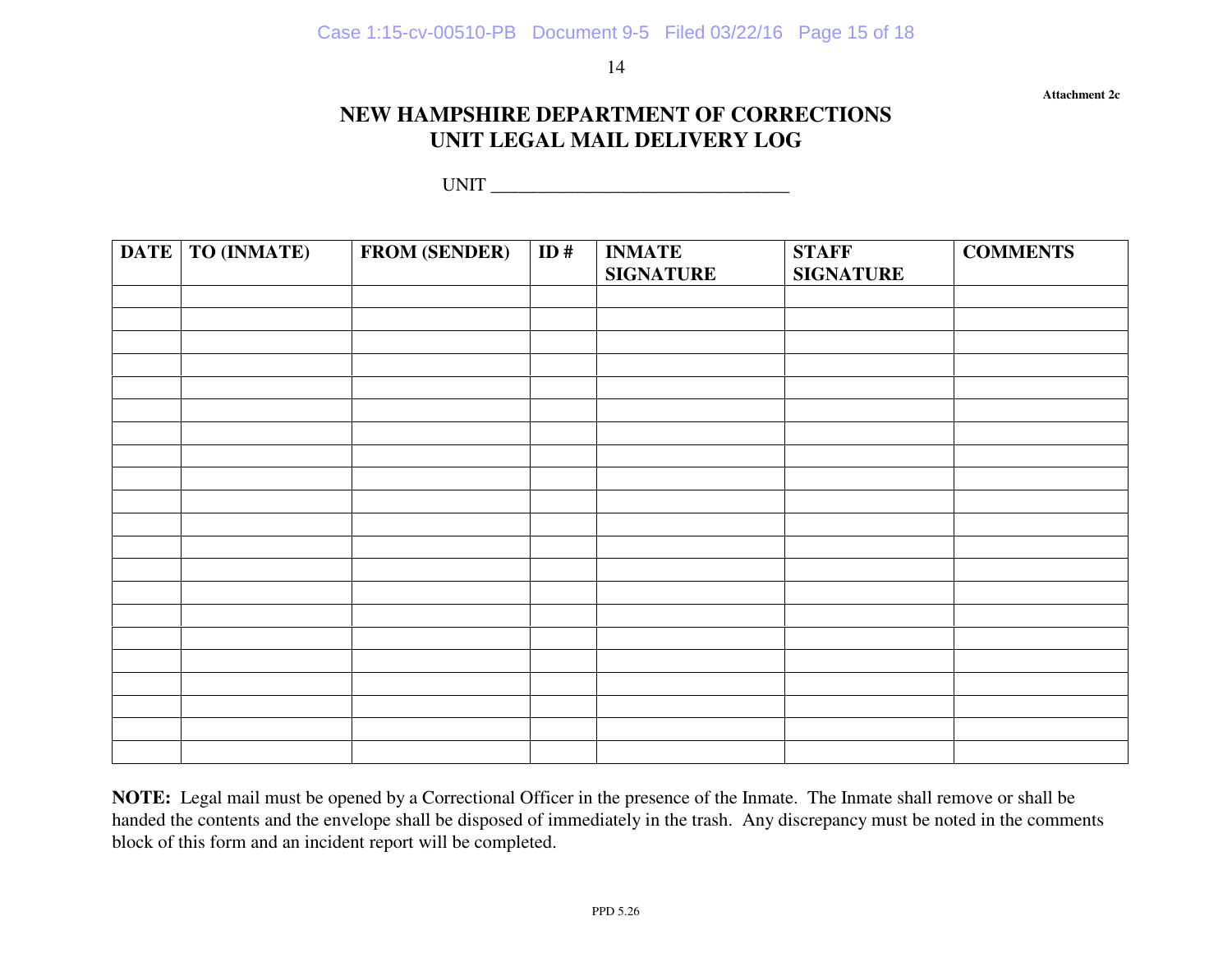Attachment 3

# **NEW HAMPSHIRE DEPARTMENT OF CORRECTIONS WITHHELD MAIL LOG**

FACILITY \_\_\_\_\_\_\_\_\_\_\_\_\_\_\_\_\_\_\_\_\_\_\_\_\_\_\_\_\_\_\_\_\_\_

| DATE   TO (INMATE) | ID# | <b>FROM (SENDER)</b> | <b>TYPE LOCATION</b> | <b>REASON</b> |
|--------------------|-----|----------------------|----------------------|---------------|
|                    |     |                      |                      |               |
|                    |     |                      |                      |               |
|                    |     |                      |                      |               |
|                    |     |                      |                      |               |
|                    |     |                      |                      |               |
|                    |     |                      |                      |               |
|                    |     |                      |                      |               |
|                    |     |                      |                      |               |
|                    |     |                      |                      |               |
|                    |     |                      |                      |               |
|                    |     |                      |                      |               |
|                    |     |                      |                      |               |
|                    |     |                      |                      |               |
|                    |     |                      |                      |               |
|                    |     |                      |                      |               |
|                    |     |                      |                      |               |
|                    |     |                      |                      |               |
|                    |     |                      |                      |               |
|                    |     |                      |                      |               |
|                    |     |                      |                      |               |
|                    |     |                      |                      |               |

 $\text{TYPE: } \mathsf{L} = \mathsf{LETTER}; \quad \mathsf{P} = \mathsf{PACKAGE}; \quad \mathsf{M} = \mathsf{MAGAZINE}; \quad \mathsf{NEWSPAPER}; \quad \mathsf{O} = \mathsf{OTHER}$ 

LOCATION:  $M = MAILRODUCTION;$   $I = INVESTIGATIONS;$   $O = OTHER$ 

MAILROOM SUPERVISOR SIGNATURE

 $\overline{\phantom{a}}$  , which is a set of the set of the set of the set of the set of the set of the set of the set of the set of the set of the set of the set of the set of the set of the set of the set of the set of the set of th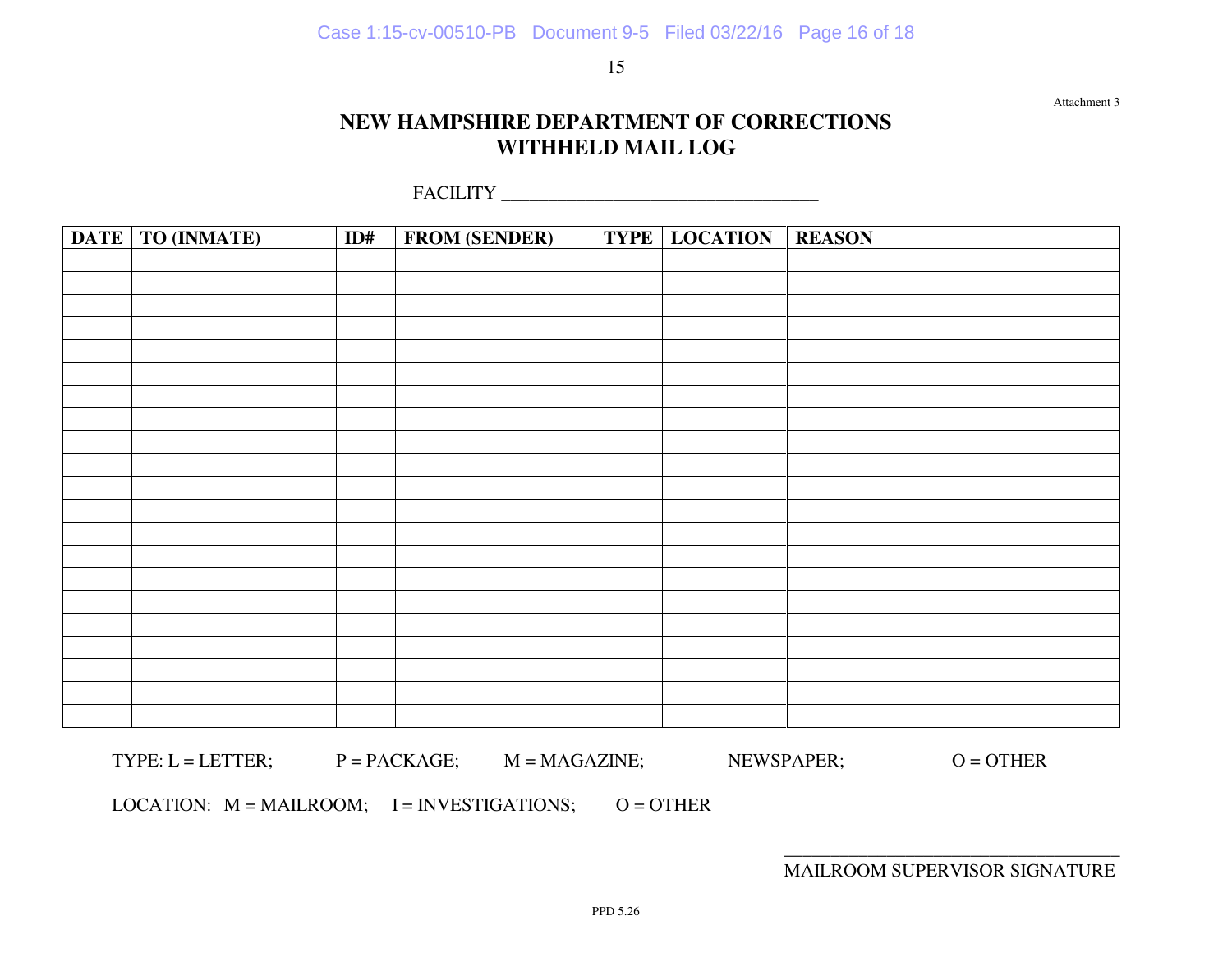## **NEW HAMPSHIRE DEPARTMENT OF CORRECTIONS INCOMING PROPERTY LOG**

Attachment 4

FACILITY \_\_\_\_\_\_\_\_\_\_\_\_\_\_\_\_\_\_\_\_\_\_\_\_\_\_\_\_\_\_\_\_

| Date | Carrier | From | To | ID No. | Comment |
|------|---------|------|----|--------|---------|
|      |         |      |    |        |         |
|      |         |      |    |        |         |
|      |         |      |    |        |         |
|      |         |      |    |        |         |
|      |         |      |    |        |         |
|      |         |      |    |        |         |
|      |         |      |    |        |         |
|      |         |      |    |        |         |
|      |         |      |    |        |         |
|      |         |      |    |        |         |
|      |         |      |    |        |         |
|      |         |      |    |        |         |
|      |         |      |    |        |         |
|      |         |      |    |        |         |
|      |         |      |    |        |         |
|      |         |      |    |        |         |
|      |         |      |    |        |         |
|      |         |      |    |        |         |
|      |         |      |    |        |         |
|      |         |      |    |        |         |
|      |         |      |    |        |         |
|      |         |      |    |        |         |
|      |         |      |    |        |         |
|      |         |      |    |        |         |
|      |         |      |    |        |         |
|      |         |      |    |        |         |